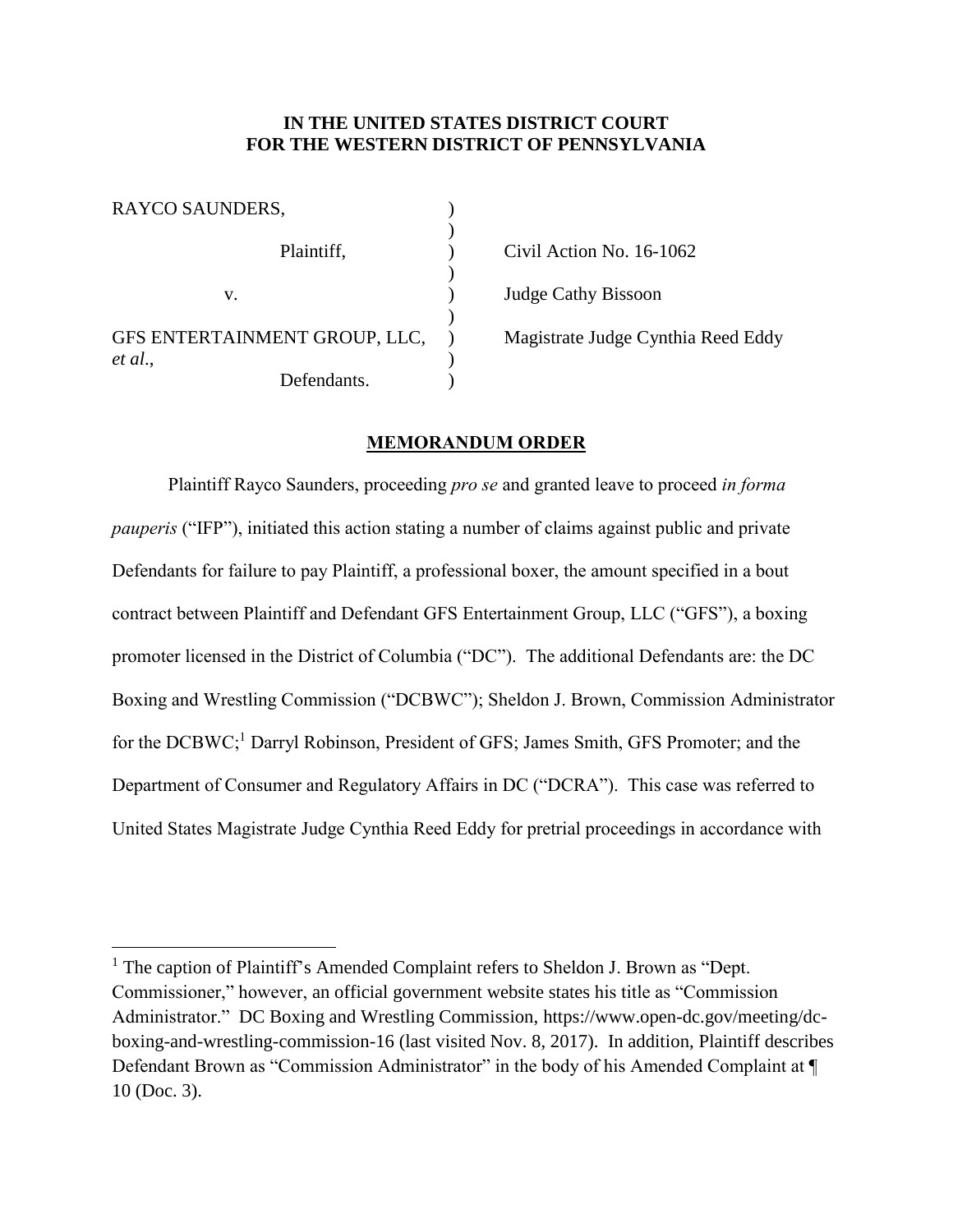the Magistrates Act, 28 U.S.C.  $\&$  636(b)(l)(A) and (B), and Rules 72.C, 72.D and 72.G of the Local Rules for Magistrates.

On August 22, 2017, the Magistrate Judge issued a Report and Recommendation (Doc. 29) (the "Report"). The Report recommended that the Court lacks subject matter jurisdiction over this action and that several of Plaintiff's claims be dismissed with prejudice *sua sponte* by virtue of the Court's obligation to review the sufficiency of IFP claims under 28 U.S.C. § 1915(e)(2). Plaintiff timely filed Objections to the Report (Doc. 30).

After a *de novo* review of the record, the Court adopts the Report in part and rejects the Report in part. Specifically, the Court adopts Sections II.a ("Backgound"), II.b ("Standard of Review"), II.c.iv ("Breach of Contract") and II.c.vii ("Unjust Enrichment"). For reasons elaborated below, the Court rejects or substantially modifies the remaining sections. The Court finds, to the extent that the citizenship of the parties is correctly alleged, that it has diversity jurisdiction over this action.

Pursuant to 28 U.S.C.  $\S$  1915(e)(2), for the reasons below, the Court ultimately dismisses the following claims with prejudice:

- Count 1, in part: Plaintiff's breach of contract claims against Defendants Robinson, Smith, Brown, DCBWC and DCRA
- Count 2: Plaintiff's violation of fiduciary duty claims against Defendants Brown, DCBWC and DCRA
- Count 3, in part: Plaintiff's tortious interference with contract claims against Defendants GFS, Brown, DCBWC and DCRA
- Count 4: Plaintiff's unjust enrichment claims against Defendants Robinson, Smith, GFS, Brown, DCBWC and DCRA
- Count 5: Plaintiff's 42 U.S.C. § 1983 Fourteenth Amendment claims against Defendants Brown, DCBWC and DCRA
- Count 6: Plaintiff's negligence claims against Defendants Brown, DCBWC and DCRA

In addition, the Court dismisses the following claims without prejudice to Plaintiff filing a

second amended complaint: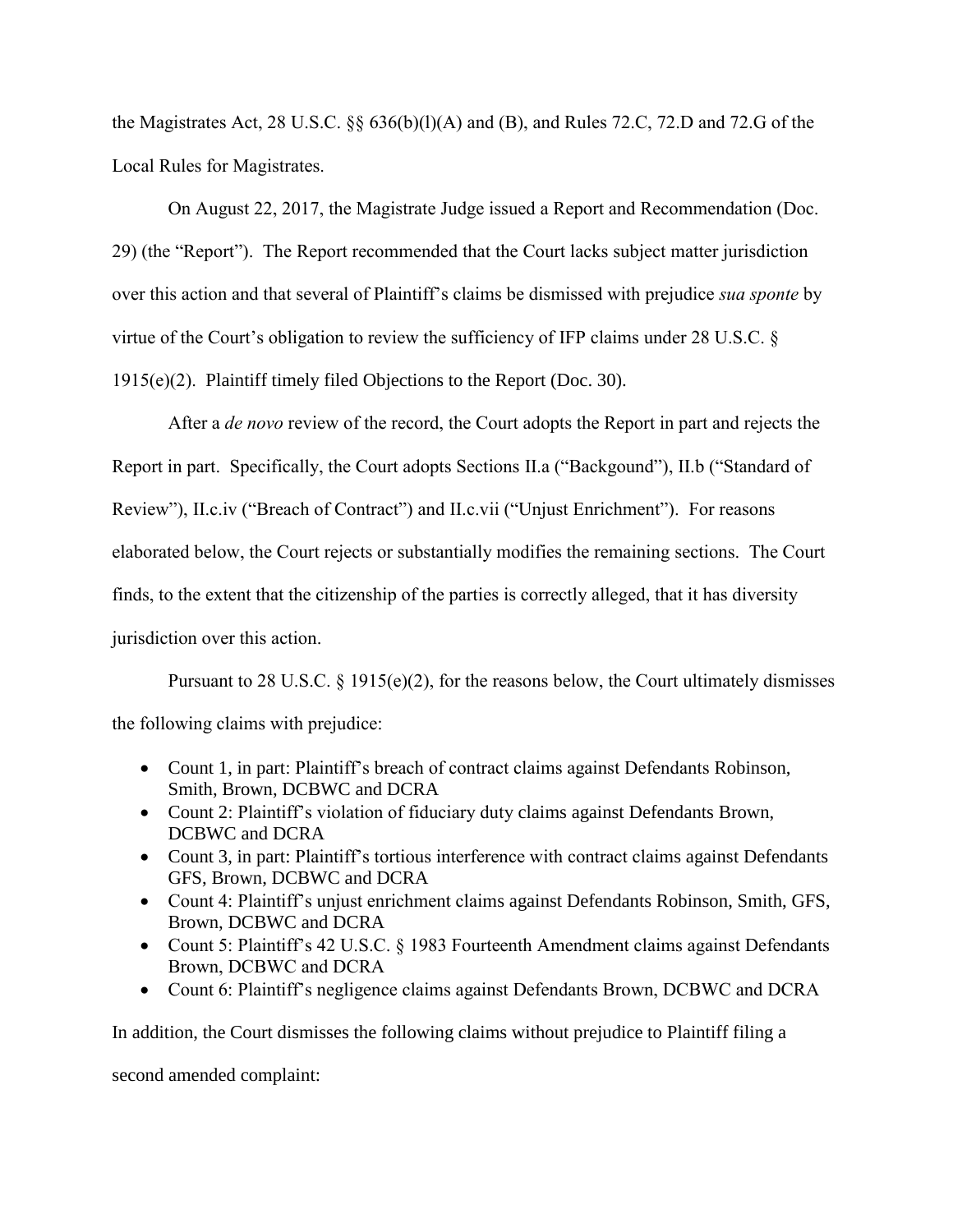• Count 3, in part: Plaintiff's tortious interference with contract claims against Defendants Robinson and Smith.

Plaintiff's remaining claim is allowed to proceed:

• Count 1, in part: Plaintiff's breach of contract claim against Defendant GFS

#### **DISCUSSION**

#### **I. The Court has subject matter jurisdiction on the basis of diversity.**

As noted in the Magistrate Judge's Report, the Court is required to review its jurisdiction *sua sponte*. See Tilli v. Manorcare Health Servs., 419 Fed. App'x 152, 153 (3d Cir. 2011). Further, "[i]f the court determines at any time that it lacks subject-matter jurisdiction, the court must dismiss the action." Fed. R. Civ. P. 12(h)(3). Before reaching the merits of Plaintiff's claims and ruling on the sufficiency of Plaintiff's Amended Complaint under 28 U.S.C. § 1915(e)(2)(B), the Court must decide whether it has subject matter jurisdiction over this action. As elaborated below, the Court finds that it lacks federal question jurisdiction under 28 U.S.C. § 1331, but has diversity jurisdiction under § 1332(a).

#### *a. The Court lacks federal question jurisdiction.*

"A claim invoking federal-question jurisdiction . . . may be dismissed for want of subjectmatter jurisdiction if it is not colorable, *i.e.*, if it is 'immaterial and made solely for the purpose of obtaining jurisdiction' or is 'wholly insubstantial and frivolous.'" Arbaugh v. Y&H Corp., 546 U.S. 500, 513 n.10 (2006) (quoting Bell v. Hood, 327 U.S. 678, 682–83 (1946)). As construed by the Magistrate Judge, Plaintiff invokes federal question jurisdiction by asserting two claims under the Constitution and laws of the United States: (1) a claim under 42 U.S.C. § 1983 for an alleged Fourteenth Amendment violation and (2) a claim under the Muhammed Ali Boxing Reform Act, 15 U.S.C. § 6301, *et seq*. At the jurisdictional stage, the Court must decide whether these claims are "wholly insubstantial and frivolous." Arbaugh, 546 U.S. at 513 n.10.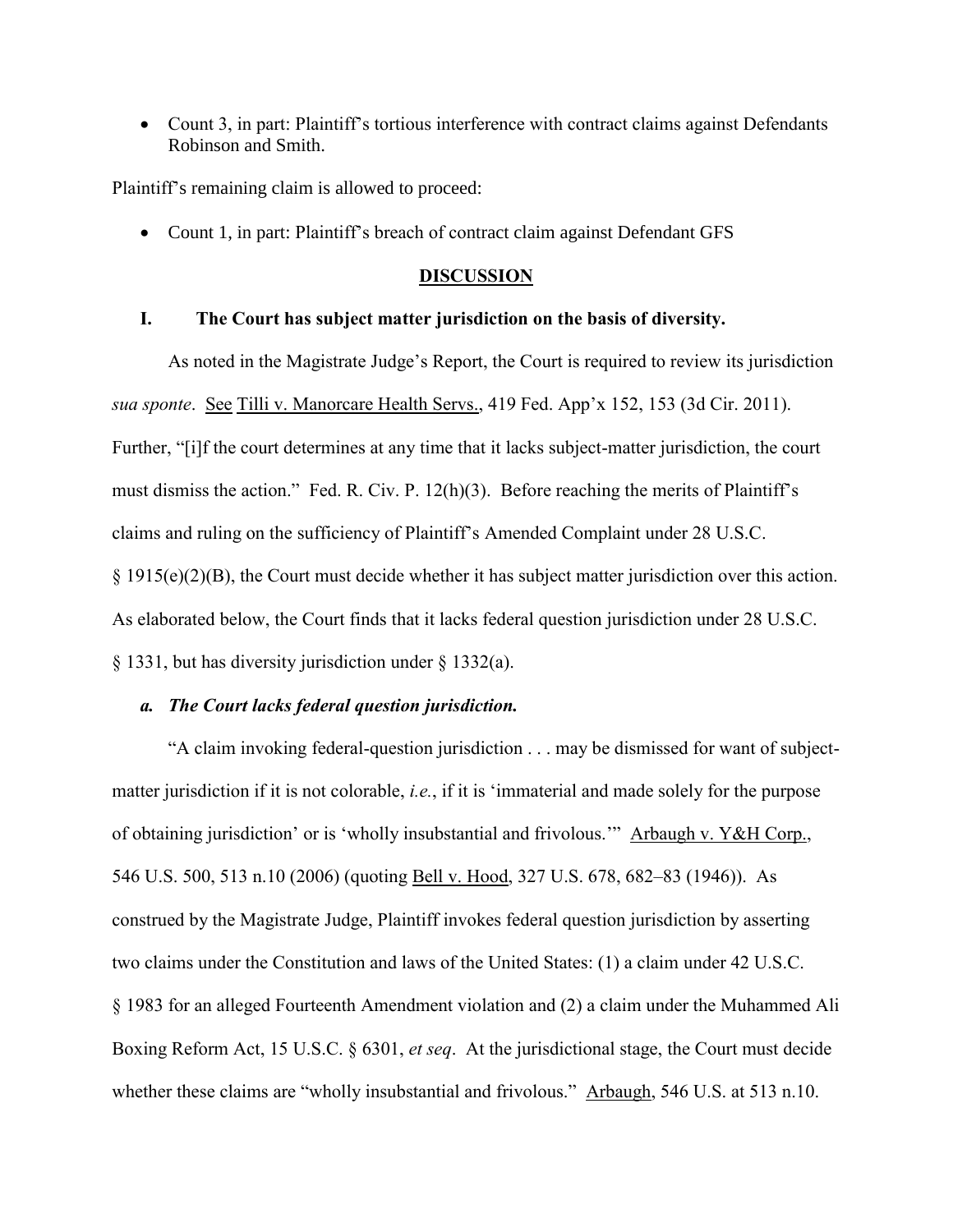#### *i. Plaintiff's § 1983 due process claim fails to meet the jurisdictional bar.*

In evaluating the sufficiency of a § 1983 claim, the first step is to "identify the exact contours of the underlying right said to have been violated and to determine whether the plaintiff has alleged deprivation of a constitutional right at all." Chavarriaga v. New Jersey Dep't of Corr., 806 F.3d 210, 222 (3d Cir. 2015) (internal quotation marks omitted). Under the first step, the Court must choose how to construe Plaintiff's Fourteenth Amendment claim. As correctly construed in the Magistrate Judge's Report, Plaintiff's Amended Complaint states a procedural due process claim, for the reasons stated therein. For the claimed procedural due process violation, the threshold question is whether the property interest at issue is protected under the due process clause of the Fourteenth Amendment. This action arises entirely from a contract between private parties, a circumstance that rarely gives rise to a constitutionally protected property interest. See Finley v. City of Philadelphia, 2011 WL 3875371 at \*4 (E.D. Pa. 2011) ("Plaintiffs cite no authority for the proposition that a private contract for the payment of money creates a property interest that is protected by the Fourteenth Amendment, and we are aware of none."). The one circumstance recognized by the Court of Appeals for the Third Circuit under which a private contract can give rise a constitutionally protected property interest occurs when an employment contract provides for termination only upon cause and state action provides the cause for termination. Wilson v. MVM, Inc., 475 F.3d 166, 178 (3d Cir. 2007).

Plaintiff's claim fails under the first step of the analysis. Plaintiff alleges that the contractual purse of \$5,000 for his boxing match constitutes a protected property interest under the Fourteenth Amendment. In support of this contention, Plaintiff avers that D.C. regulations require a public commission, the D.C. Boxing and Wrestling Commission ("DCBWC"), to oversee a promoter's deposit of all purse amounts prior to each event in order to ensure that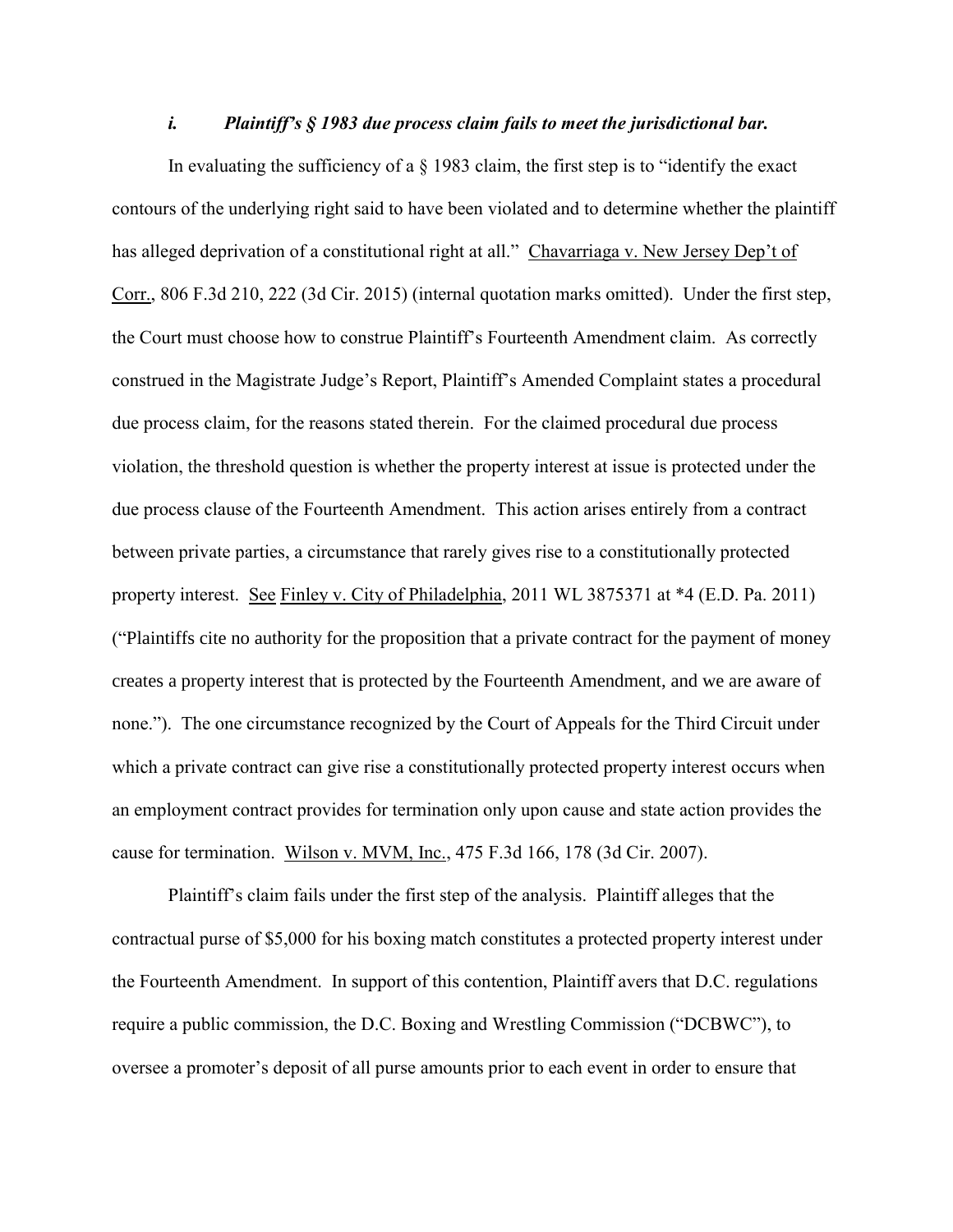contestants are properly paid. Amended Complaint (Doc. 3) at ¶¶ 19, 36–38, 64–67. These allegations do not suffice to assert a colorable Fourteenth Amendment property interest. The contract entered between Plaintiff and GFS is one between private parties, it is not an employment contract or sufficiently analogous agreement, and involves only a limited governmental role. To find a colorable claim of a valid constitutionally protected property interest in this context would improperly transform a private contractual dispute involving stateregulated entities into a federal constitutional dispute about the degree of governmental process owed to Plaintiff to effectuate GFS's obligations. Cf. Reich v. Beharry, 883 F.3d 239, 242 (3d Cir. 1989) ("a wholesale federalization of state public contract law seems far afield from the great purpose of the due process clause."). This claim is not colorable and cannot serve as a basis for subject matter jurisdiction. Therefore, this claim is dismissed with prejudice.

# *ii. Contrary to the Report, Plaintiff does not assert a Muhammed Ali Boxing Reform Act claim.*

Plaintiff asserts a negligence claim against Defendants Brown, the DCBWC and the DCRA in which he cites the Muhammed Ali Boxing Reform Act, 15 U.S.C. § 6301, *et seq.* (the "Act"), in order to establish that these Defendants have a special duty of care as to Plaintiff. Amended Complaint at  $\P$  75–78; id. (citing 15 U.S.C. § 6301, Congressional Findings ("State officials are the proper regulators of professional boxing events, and must protect the welfare of professional boxers and serve the public interest by closely supervising boxing activity in their jurisdiction.")). Plaintiff strenuously objects to construing his Amended Complaint as asserting a violation of the Act. Objections to the Report and Recommendation (Doc. 30) at 3 ("[The] Muhammed Ali Boxing Reform Act[] was NOT a claimed violation. It was/is a reference to the 'findings of Congress", which supports the NEGLIGENCE claim."). Closely reading Plaintiff's Amended Complaint, and construing the complaint liberally in favor of Plaintiff, the Court finds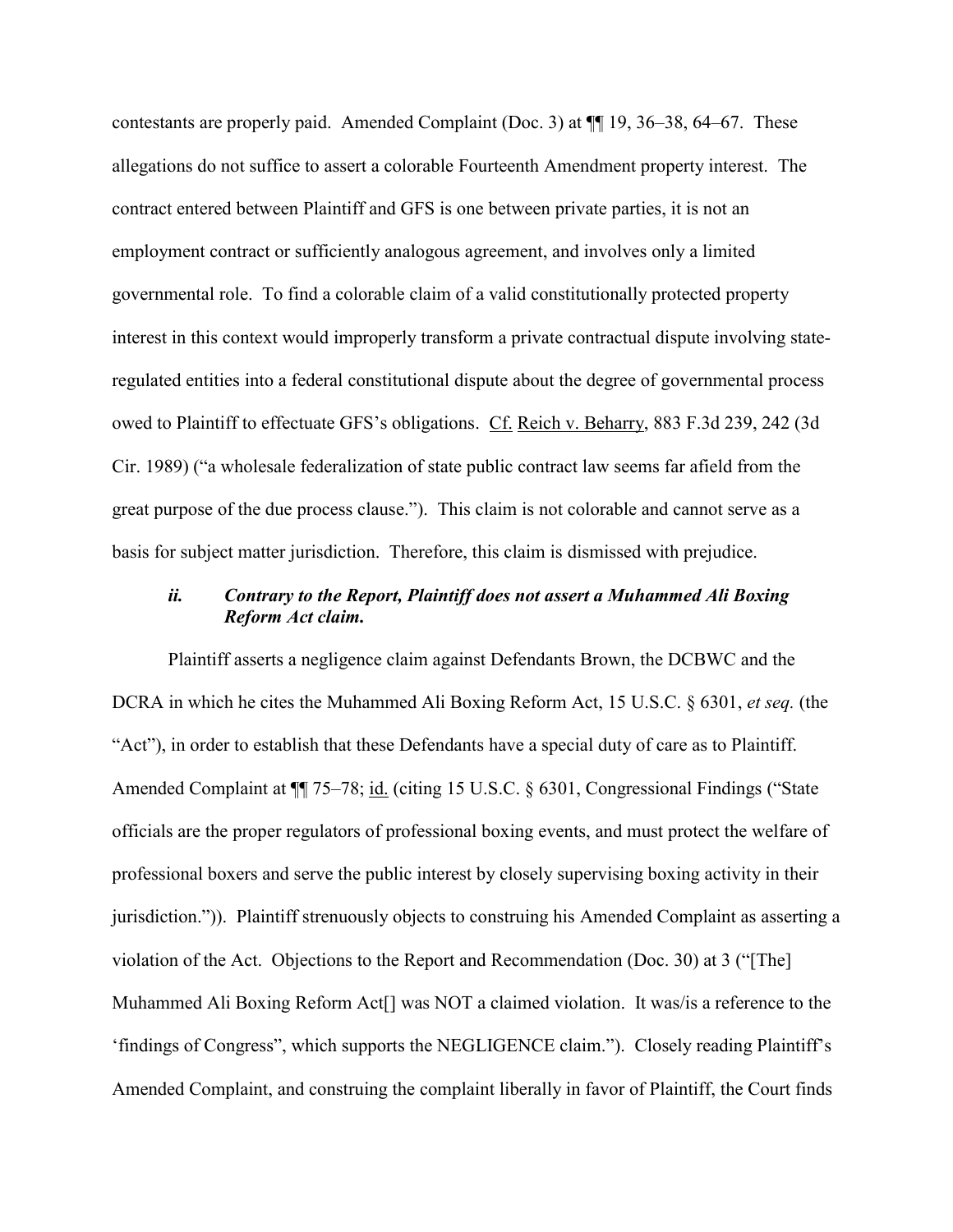that Plaintiff does not assert, or attempt to assert, a claim under the Act. As a result, the Act cannot serve as a basis for subject matter jurisdiction and the Court need not address the merits of this claim. 2

# *b. The Court has diversity jurisdiction.*

Federal district courts have original diversity jurisdiction over all civil actions between citizens of different states in which the amount in controversy exceeds \$75,000. 28 U.S.C. § 1332(a)(1). Plaintiff alleges that he is a citizen of Pennsylvania and that all Defendants are citizens of the District of Columbia or Maryland. Amended Complaint at ¶¶ 5–11. At this juncture, before Defendants have had an opportunity to answer, we take these allegations of citizenship as true and find that they state complete diversity of citizenship. Plaintiff also alleges that "the amount in controversy is greater than \$75,000." Amended Complaint at ¶ 2.

# **Disclosures to the boxer**

A promoter shall not be entitled to receive any compensation directly or indirectly in connection with a boxing match until it provides to the boxer it promotes--

(3) any reduction in a boxer's purse contrary to a previous agreement between the promoter and the boxer or a purse bid held for the event.

15 U.S.C. § 6307e(b). Read in context, the Act requires a promoter to disclose information to the boxer it promotes, including any reduction in the purse amount previously agreed upon, before the promoter receives any compensation for the match. The Act further provides a private right of action to enforce this provision: "Any boxer who suffers economic injury as a result of a violation of any provision of this chapter may bring an action in the appropriate Federal or State court and recover the damages suffered, court costs, and reasonable attorneys fees and expenses." Id. at § 6309(d). A violation of the Act giving rise to a boxer's private cause of action thus requires: (1) economic injury to the boxer (2) as a result of the violation. See Main Events Productions, L.L.C. v. Lacy, 358 F. Supp. 2d 391, 396 (D.N.J. 2004). In this case, a *prima facie* claim would have stated that Plaintiff suffered economic injury as a result of the promoter's failure to disclose a reduction in the contracted purse. Even if the Court were to construe Plaintiff's Amended Complaint as asserting a violation of the Act against his boxing promoter, Plaintiff's claimed violation would be wholly insubstantial and frivolous because, in essence, Plaintiff does not even attempt to assert injuries arising from a *failure to disclose*. Plaintiff's asserted injuries arise entirely from the cancellation of the bout.

 $\overline{a}$  $2^2$  The Magistrate Judge construed Plaintiff's negligence claim as asserting a violation of the portion of the Act that provides: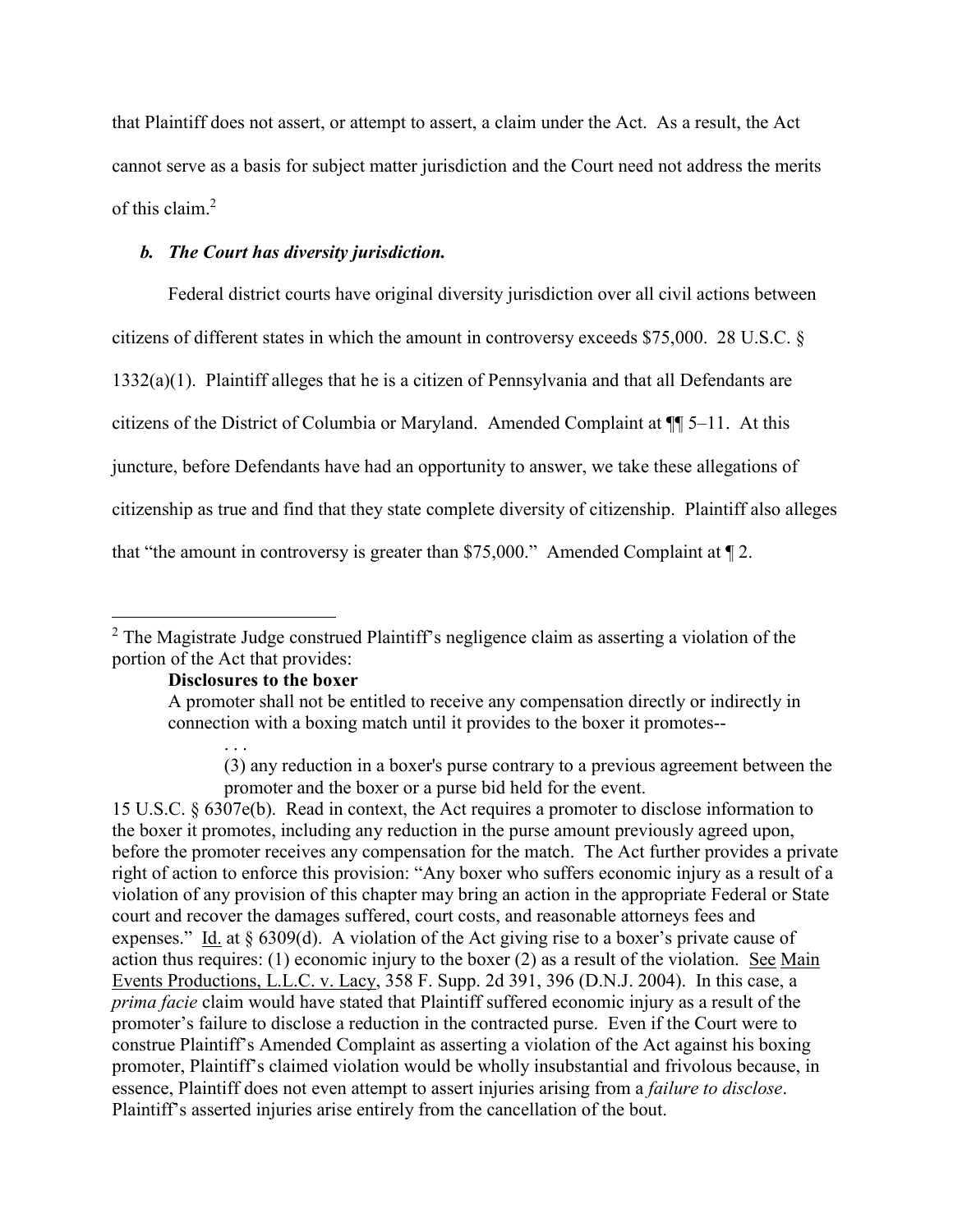While the sum claimed by Plaintiff generally controls, a federal court must examine Plaintiff's claims to determine whether, as a legal certainty, they fall below this threshold. Coulter v. Paul Laurence Dunbar Community Center, 685 Fed. App'x 161, 164 (3d Cir. 2017) (citing Auto-Owners Ins. Co. v. Stevens & Ricci, Inc., 835 F.3d 388, 395 (3d Cir. 2016)). In calculating the amount in controversy based on a Plaintiff's claims, a court "should not consider in its jurisdictional inquiry the legal sufficiency of those claims." Suber v. Chrysler Corp., 104 F.3d 578, 583 (3d Cir. 1997). "[T]he Rule 12(b)(6) standard plays no role in [the jurisdictional] inquiry." Coulter, 685 Fed. App'x at 164. Instead, the Court must examine each claim that is not "wholly insubstantial and frivolous" to determine whether it is "legally possible" that the value of Plaintiff's claims could exceed \$75,000. Id. at 165. This determination requires the Court to examine "what damages [Plaintiff] could conceivably recover" under the relevant state law claims, even if these claims would not survive a motion to dismiss. Suber, 104 F.3d at 584. Thus, having found that Plaintiff's federal claim is wholly insubstantial and frivolous, we now turn to Plaintiff's state law claims to assess their legally possible value, assuming, as we must at this stage, that these claims are sufficiently stated.

As a matter of legal possibility, Plaintiff's claims clearly surpass the \$75,000 jurisdictional amount in controversy requirement.

As stated in the Report, the typical measure of damages in a D.C. breach of contract action "is the amount necessary to place the non-breaching party in the same position he or she would have been in had the contract been performed." Rowan Heating-Air Conditioning-Sheet Metal, Inc. v. Williams, 580 A.2d 583, 585 (D.C. 1990). Consequential damages, including damage to reputation, are recoverable "if they 'could reasonably have been in contemplation of both parties when they made the contract," Klayman v. Judicial Watch, Inc., 2017 WL 2592413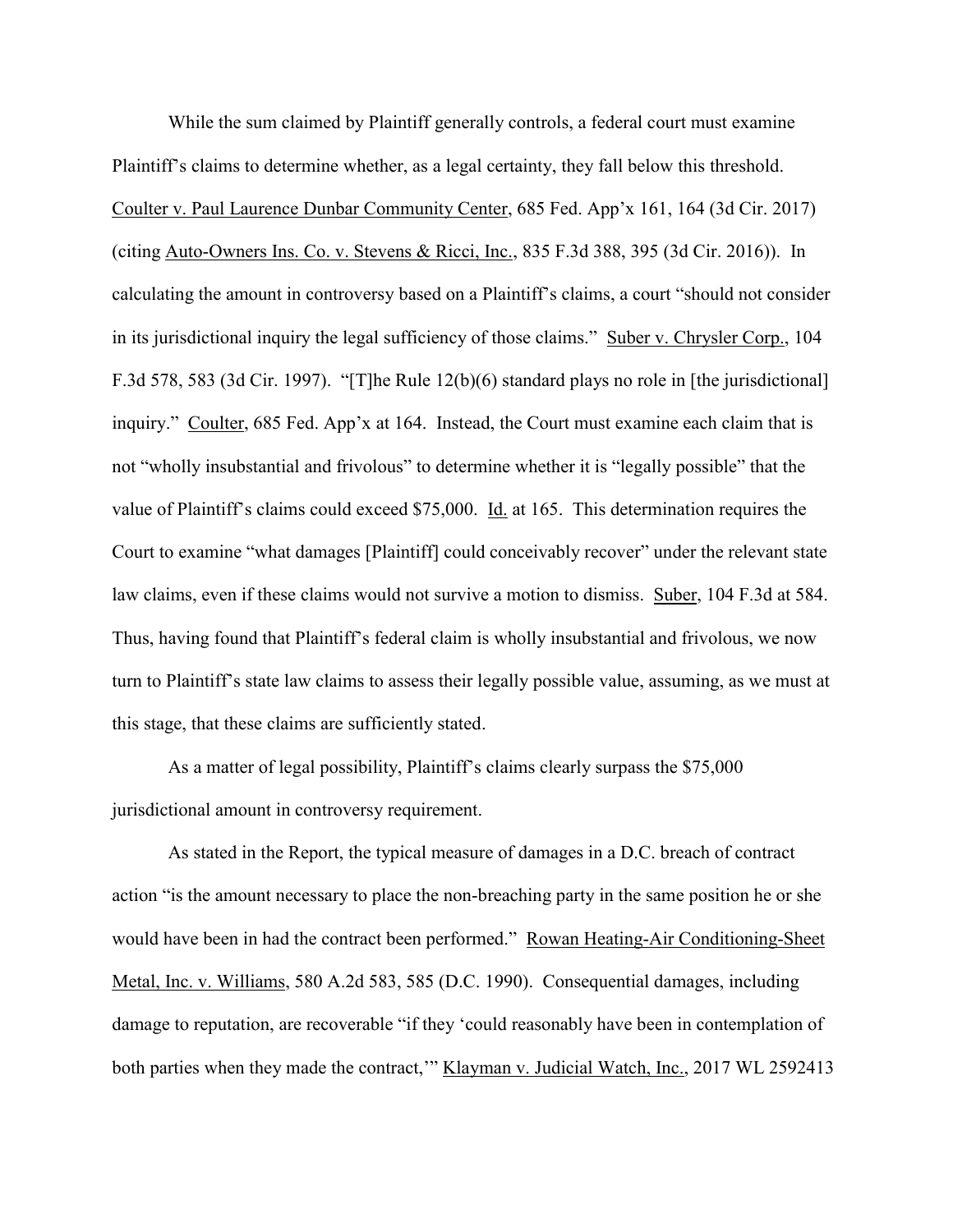at \*5 (D.D.C. 2017) (quoting Phenix-Georgetown, Inc. v. Charles H. Tompkins Co., 477 A.2d 215, 225 (D.C. 1984)), and there is "reasonable certainty that the party suffered calculable loss," id. (quoting Sears, Roebuck & Co. v. Goudie, 290 A.2d 826, 833 (D.C. 1972)) (internal quotation marks omitted).

At a minimum then, Plaintiff's possible contractual damages include the amounts to which he would have been entitled had the contract been performed: \$5,000, plus \$350 for travel, the payment of his "medicals," and "3 per diem and 2 hotel." Bout Contract Between Promoter and Boxer (Doc. 3-1). Possible damages further include any consequential damages that could be proven with reasonable certainty and were in contemplation of both parties at the time the contract was executed. For example, Plaintiff's alleged loss of future revenue caused by the cancellation of the bout would be a legally possible basis for recovering consequential damages. See Amended Complaint at 20 (alleging "loss of job performance and job training, and the related loss of future earnings power and potential"). At the jurisdictional stage, it cannot be said to a legal certainty that these contractual damages aggregate to less than \$75,001.

Having demonstrated that it is legally possible for Plaintiff's contractual damages to exceed \$75,000, the Court need not further analyze recoverable damages in Plaintiff's state claims. The Court finds that it has subject matter jurisdiction on the basis of diversity at this stage of the proceedings.

### **II. Other than Plaintiff's breach of contract claim against Defendant GFS, Plaintiff's claims are dismissed** *sua sponte.*

After granting IFP status, the Court must review the sufficiency of Plaintiff's claims and dismiss a claim *sua sponte* if the complaint fails to state a claim upon which relief may be granted or the complaint seeks money damages from a defendant who is immune from suit. 28 U.S.C. § 1915(e)(2)(B). For purposes of this review, we must construe the Amended Complaint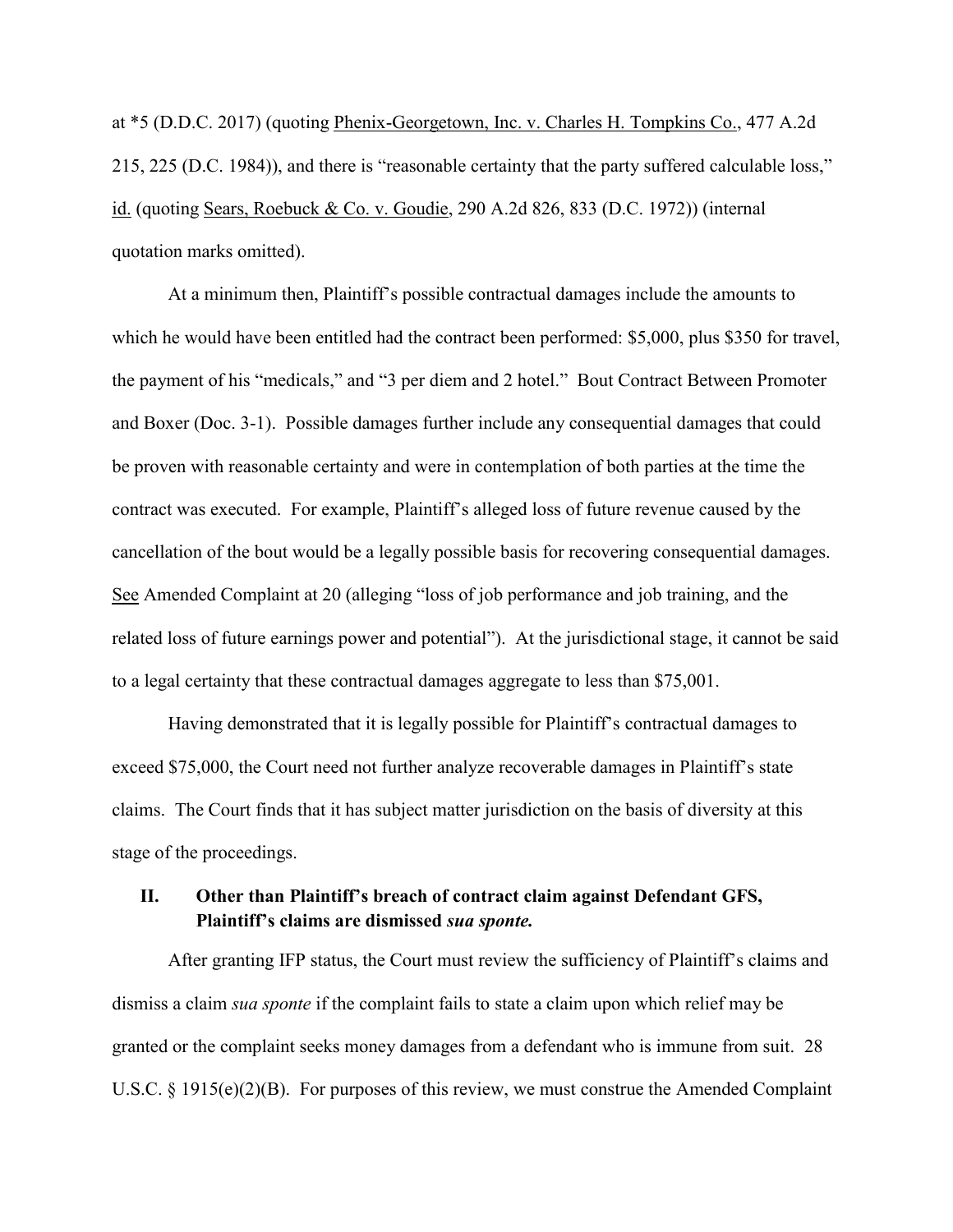liberally in favor of Plaintiff, United States v. Day, 969 F.2d 39, 42 (3d Cir. 1992), and then apply the standard for failure to state a claim under Federal Rule of Civil Procedure 12(b)(6). See, e.g., Powell v. Hoover, 956 F. Supp. 565, 568 (M.D. Pa. 1997). We now address each of Plaintiff's claims in turn under this standard.

# *a. Plaintiff's breach of contract claims against Defendants Brown, DCBWC and DCRA are dismissed with prejudice.*

The Court agrees with, and adopts, Section II.c.iv of the Report. To summarize, Plaintiff's breach of contract claims must be dismissed against Defendants who are not parties to the contract and are hereby dismissed with prejudice. Plaintiff's breach of contract claim against Defendant GFS, the only other party to the contract, is sufficiently stated to withstand a motion to dismiss.

### *b. Plaintiff's breach of fiduciary duty claims against Defendants Brown, DCBWC and DCRA are dismissed with prejudice.*

Plaintiff alleges that Defendants Commissioner Brown, DCBWC and DCRA breached a fiduciary duty owed to him either by wrongfully failing to ensure the promoter's deposit of the purse amount or by wrongfully transferring a purse amount deposited with the DCBWC to GFS. Amended Complaint at  $\P$  29, 35–38. As Defendants for this IFP claim are a DC public employee acting in his official capacity and two DC agencies, the Court must assess whether this claim "seeks money damages from a defendant who is immune from suit." 28 U.S.C. § 1915(e)(2)(B). The Court concludes that it does. Each of the Defendants on this claim are immune from a suit for monetary damages.

The Eleventh Amendment to the Constitution states that "[t]he Judicial power of the United States shall not be construed to extend to any suit in law or equity, commenced or prosecuted against one of the United States by Citizens of another State." This constraint on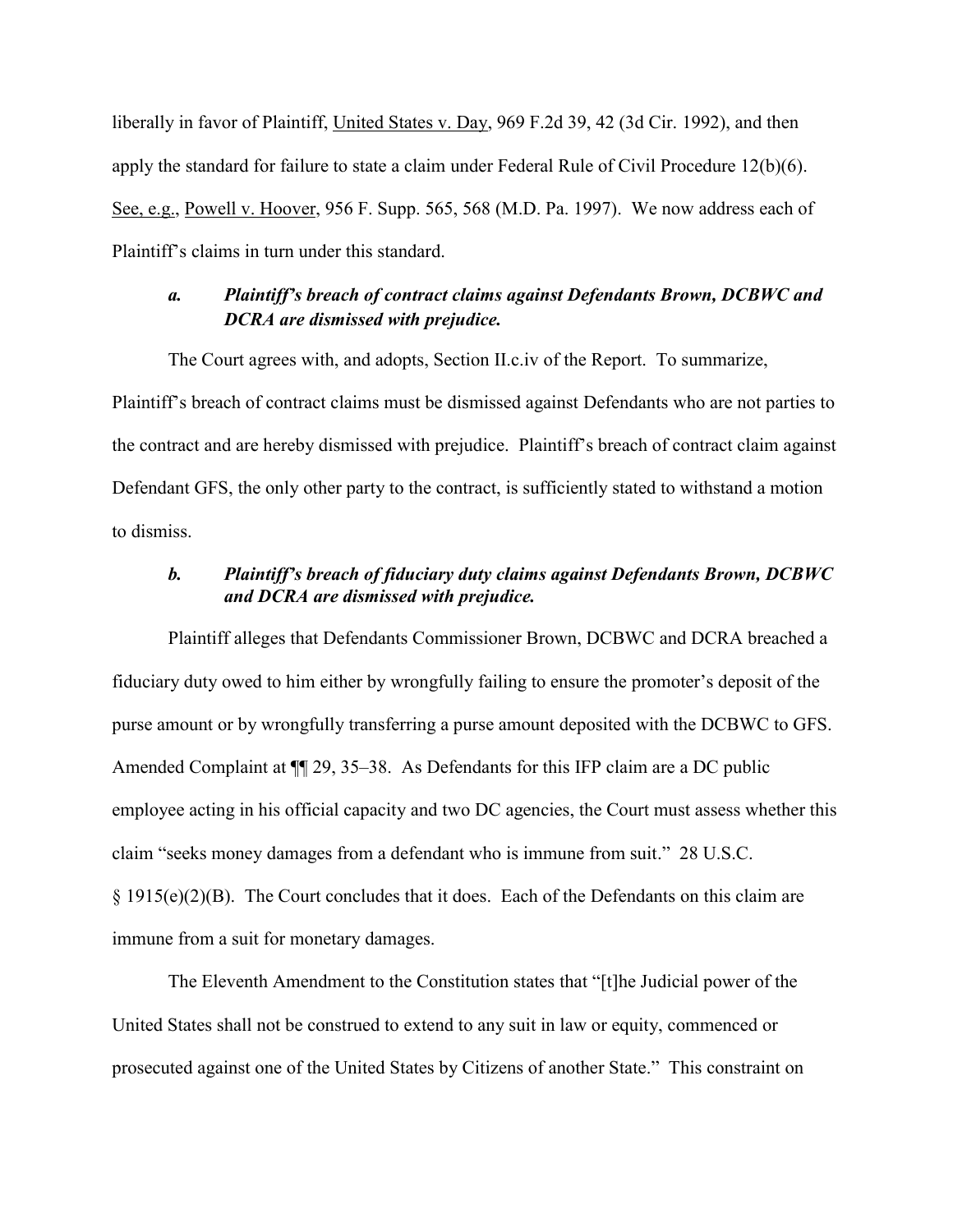federal judicial power applies to DC as if it were a state. See Bailey v. Washington Metro. Area Transit Auth., 696 F. Supp. 2d 68, 71 (D.D.C. 2010). Further, "[t]he Eleventh Amendment to the Constitution bars suits by private parties against a state agency, absent a valid abrogation of immunity by Congress or waiver of immunity by the state or state agency." Sharma v. Washington Metro. Area Transit Auth., 58 F. Supp. 3d 59, 66 (D.D.C. 2014) (citing Alden v. Maine, 527 U.S. 706, 728, 755–56 (1999)). Thus, without DC's consent, there can be no federal jurisdiction to hear a private claim against DC brought by a citizen of Pennsylvania. See Seminole Tribe of Florida v. Florida, 517 U.S. 44, 72 (1996) ("the Eleventh Amendment prevents congressional authorization of suits by private parties against unconsenting states"); Principality of Monaco v. Mississippi, 292 U.S. 313, 329 (1934) ("To suits against a State, without her consent, brought by citizens of another State . . . the Eleventh Amendment erected an absolute bar.").

Reviewing the statutes that establish the DCBWC and DCRA as well as case law on the scope of DC's immunity from suit, the Court finds that DC has not waived immunity as to these agencies.<sup>3</sup> As a result, these agencies are immune from suit and the breach of fiduciary duty claims against them are dismissed with prejudice.

As to Commission members, DC explicitly extends immunity from suit for monetary actions against individual Commission members for "any action of the Commission performed in good faith." D.C. Code § 3-609. Defendant Brown, however, in his capacity as Commission

 $\overline{a}$ 

 $3$  In addition, the Court notes that any waiver of immunity would be restricted by DC's statutory notice requirement, which states that "an action may not be maintained against the District of Columbia for unliquidated damages to person or property unless, within six months after the injury or damage was sustained, the claimant, his agent, or attorney has given notice in writing to the Mayor of the District of Columbia of the approximate time, place, cause, and circumstances of the injury or damage." D.C. Code § 12-309(a).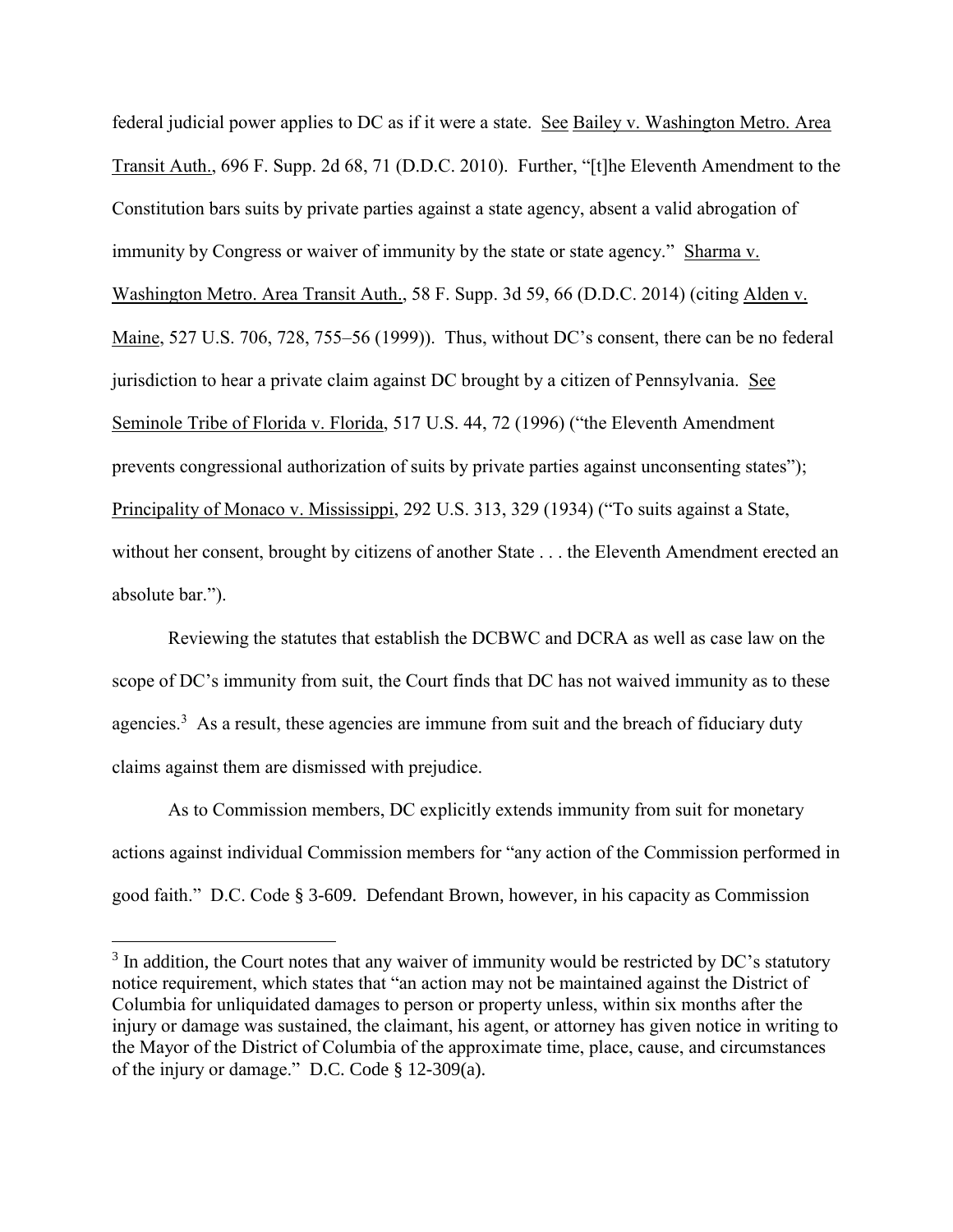Administrator, is not a member of the Commission. See D.C. Code  $\S$  3-604(a) (the Commission consists of 3 members nominated by the Mayor); DC Boxing and Wrestling Commission, https://www.open-dc.gov/meeting/dc-boxing-and-wrestling-commission-16 (last visited Nov. 8, 2017) (listing the three Commissioners and the Commission Administrator as separate positions).

For DC employees facing common law tort claims, "a District officer . . . [is] protected by sovereign immunity if the officer's acts are discretionary, but subject to liability if the acts were ministerial in character." Tucci v. District of Columbia, 956 A.2d 684, 697 (D.C. 2008) (quoting Powell v. District of Columbia, 602 A.2d 1123, 1126 (D.C. 1992)).

There is a two-part test to determine whether such acts are discretionary and thus immune: (1) whether any "statute, regulation, or policy specifically prescribes a course of action for an employee to follow" and (2) "if no course of action is prescribed . . . whether the exercise of discretion is grounded in social, economic, or political goals," in which case the activity is immune." Beebe v. Washington Metro. Area Transit Auth., 129 F.3d 1283, 1287 (D.C. Cir. 1997) (internal citations and quotation marks omitted). Under the first prong, the relevant statutes and regulations do not specify the Commission Administrator's responsibilities, or prescribe a course of action, concerning the oversight and distribution of deposited funds for boxing matches. The Court thus proceeds to the second prong. Under the second prong, the Court must examine the scope of the grant of discretion and its underlying grounds; a broad grant of discretion resting on state policy considerations signals immunity. See id. To the extent that Defendant Brown had any role in Plaintiff's failure to receive his contractual purse, Defendant Brown was partaking in discretionary authority granted to the DCBWC for the purpose of overseeing and regulating boxing activities in DC. See D.C. Code § 3-601. The powers granted to the Commission under its authorizing statute are broad, and include the power to "make,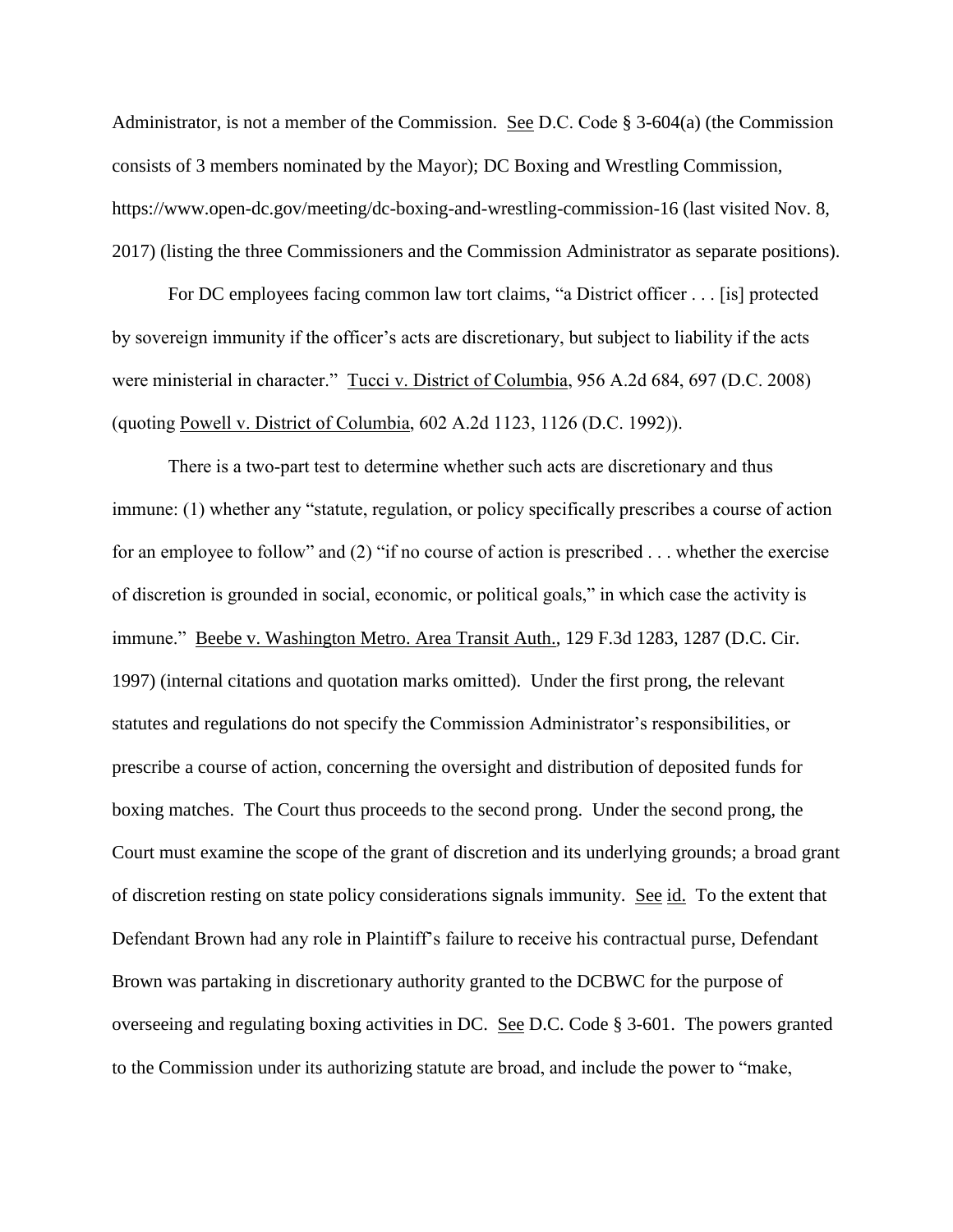amend, carry out, and enforce such rules as it deems necessary for and likely to be effective in governing the events and procedures within its jurisdiction as well as all participants in such events and procedures." D.C. Code § 3-606(a). The factors that come into play in exercising this authority are policy considerations related to the best way to safely, fairly, and efficiently conduct boxing and wrestling matches—for example, such considerations necessarily include "budgetary constraints, public perception, [and] economic conditions." Beebe, 129 F.3d at 1287 (internal citations omitted). For these reasons, the Court finds that Defendant Brown is immune from a suit for monetary damages. Accordingly, the Court lacks jurisdiction over Plaintiff's claim against Defendant Brown and this claim is dismissed with prejudice.

### *c. Plaintiff's tortious interference with contract claims against Defendants GFS, Brown, DCBWC and DCRA are dismissed with prejudice; Plaintiff's tortious interference claims against Defendants Smith and Robinson are dismissed without prejudice to Plaintiff filing a second amended complaint.*

Applying DC law, a party to a contract cannot be liable for its own tortious interference with that contract. Farouki v. Petra Int'l Banking Corp., 811 F. Supp. 2d 388, 404 (D.D.C. 2011), vacated in part on other grounds, 705 F.3d 515 (D.C. Cir. 2013) ("the tort does not lie when the defendant himself is a party to the contract"). And, agents of a company that is a party, such as company officers, while acting within the scope of their authority and consistent with the company's interests, cannot be liable for tortious interference. See id. In this inquiry, the agent's subjective motivation is irrelevant. Curaflex Health Servs., Inc. v. Bruni, 899 F. Supp. 689, 696 (D.D.C. 1995).

Because GFS is a party to the contract with Plaintiff, GFS cannot be liable for tortious interference. Plaintiff's tortious interference claim against GFS must be dismissed with prejudice.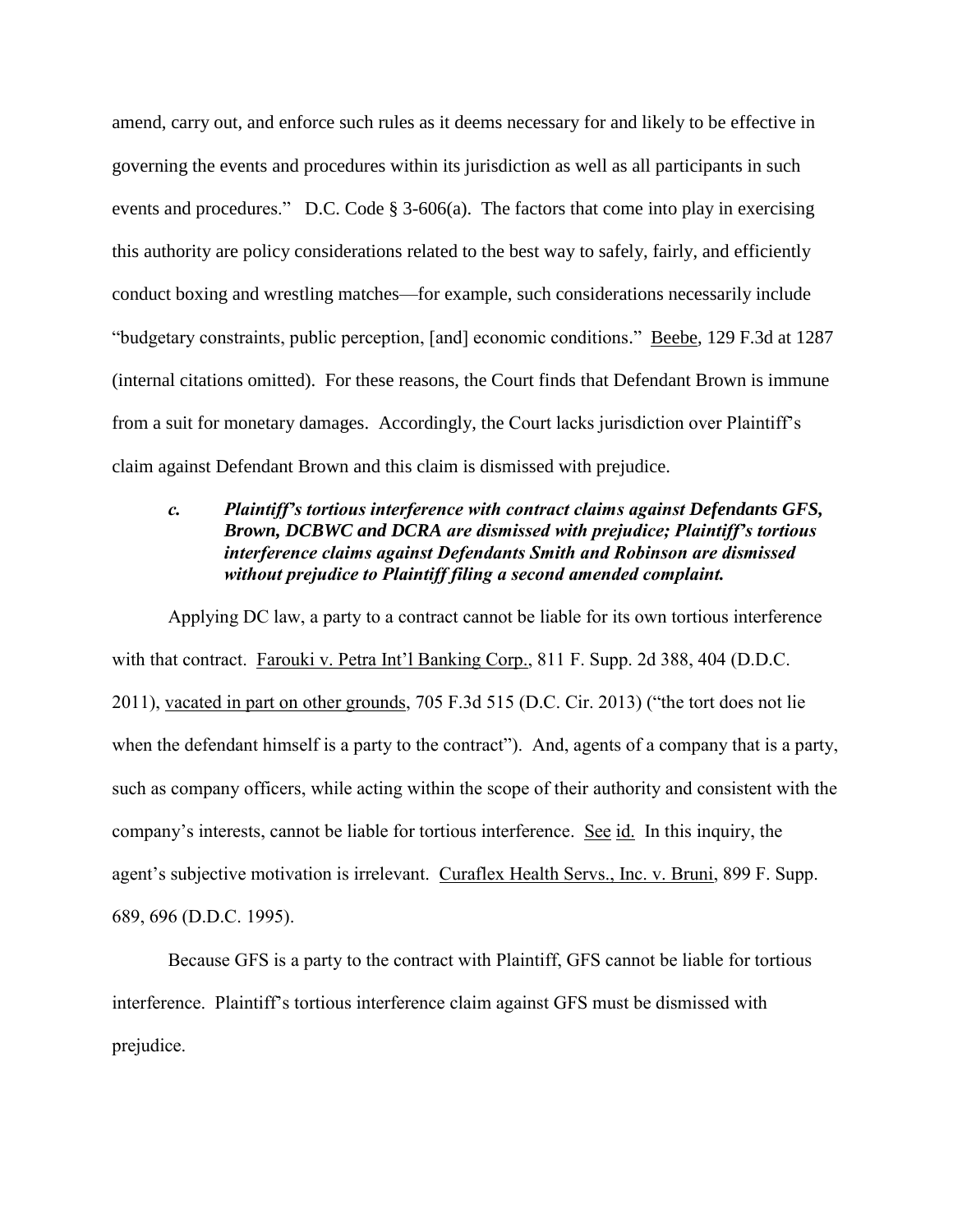As to Defendants Robinson, President of GFS, and Smith, a GFS Promoter, there are no facts that establish they acted outside the scope of their authority or against the interests of GFS. To the contrary, Plaintiff explains that these Defendants' actions rest on the supposition that "there was not enough money to pay the fighters," Amended Complaint at ¶ 32, which would imply that Robinson and Smith acted pursuant to GFS's interests in failing to make payment. Neither does Plaintiff allege that Robinson or Smith took any action other than through their authorized responsibilities at GFS. As a result, Plaintiff's tortious interference claims against GFS agents Robinson and Smith must be dismissed under the 12(b)(6) standard for failure to state a claim.

If Plaintiff wishes to file a second amended complaint containing additional facts that establish tortious interference with contract by Defendants Robinson and Smith, Plaintiff may do so. In addition to the facts currently alleged, such a complaint must contain facts that demonstrate these Defendants acted outside the scope of their authority at GFS and acted contrary to the interests of GFS. The second amended complaint must also contain factual allegations showing that these actions were intended to cause, and did cause, the contract's breach. See Cooke v. Griffiths–Garcia Corp., 612 A.2d 1251, 1256 (D.C. 1992). As Plaintiff has already been granted leave to file a first amended complaint, Plaintiff is hereby notified that this is Plaintiff's last chance to file an amended complaint for tortious interference with contract against Defendants Robinson and Smith. Such a complaint shall be filed no later than **December 18, 2017**. If no amended complaint is filed by that date, the Court will assume that no such filing is forthcoming and will dismiss Plaintiff's tortious interference claims against Defendants Robinson and Smith with prejudice.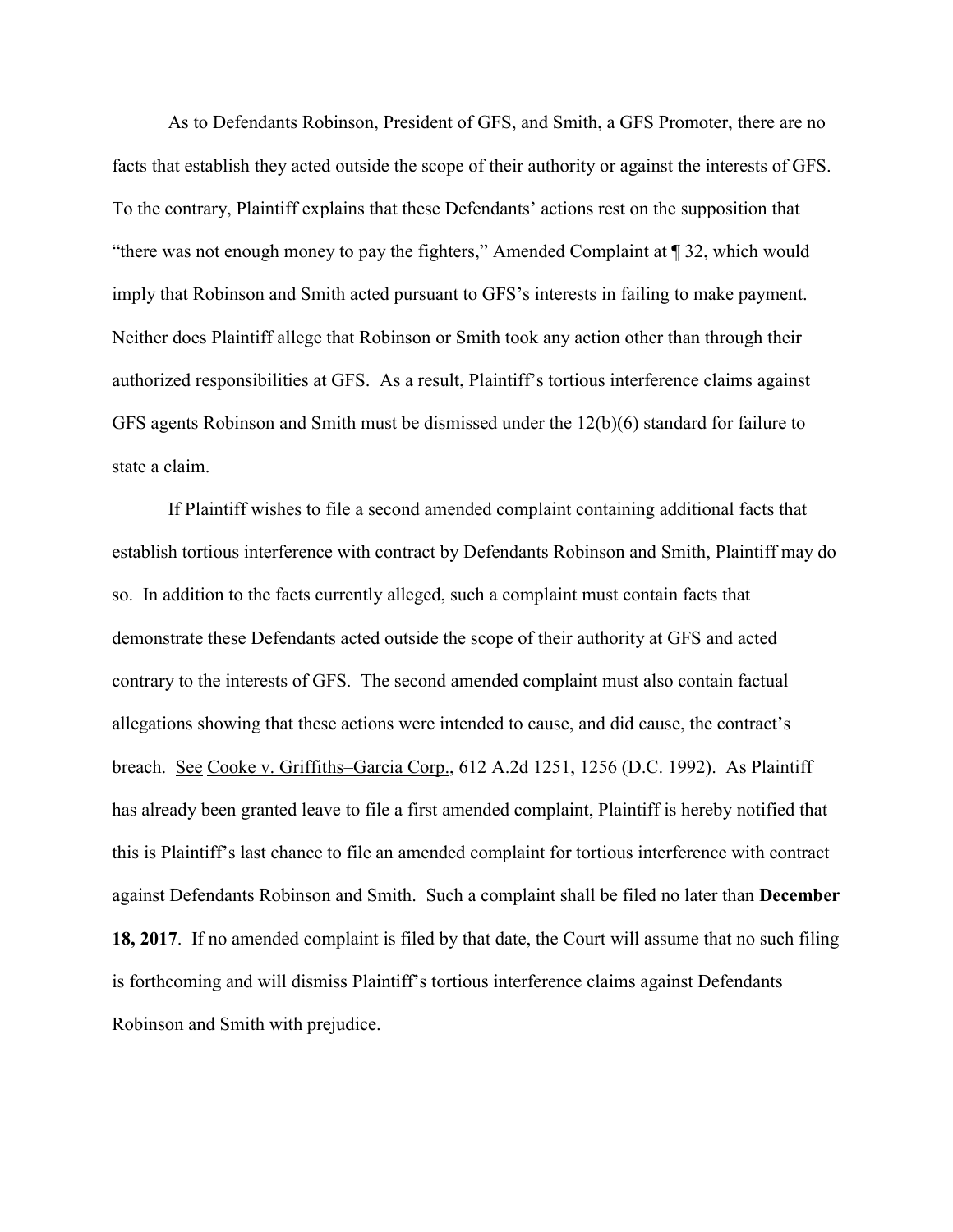Plaintiff's tortious interference claims against Defendants Brown, DCBWC and DCRA are foreclosed for the same reasons as Plaintiff's breach of fiduciary claim. Namely, the Court lacks jurisdiction over these claims absent a waiver of immunity from D.C., and no such waiver exists.

# *d. Plaintiff's unjust enrichment claims against Defendants Robinson, Smith, GFS, Brown, DCBWC and DCRA are dismissed with prejudice.*

The Court adopts Section II.c.vii of the Report concerning Plaintiff's unjust enrichment claims, supplemented by the additional finding that Defendants Brown, DCBWC and DCRA are immune from suit for the reasons stated above. Accordingly, Plaintiff's unjust enrichment claims are hereby dismissed with prejudice.

IT IS SO ORDERED.

November 28, 2017 s/Cathy Bissoon

Cathy Bissoon United States District Judge

cc:

RAYCO SAUNDERS 10214 Frankstown Rd Pittsburgh, PA 15235

DC Boxing and Wrestling Commission C/O Adam Weers 1100 4<sup>th</sup> Street, SW Washington, DC 20024

Sheldon J. Brown DC Boxing and Wrestling Commission 1100 4<sup>th</sup> Street, SW Washington, DC 20024

Department of Consumer and Regulatory Affairs C/O Melinda Bolling 110 4<sup>th</sup> Street SW Washington, DC 20024